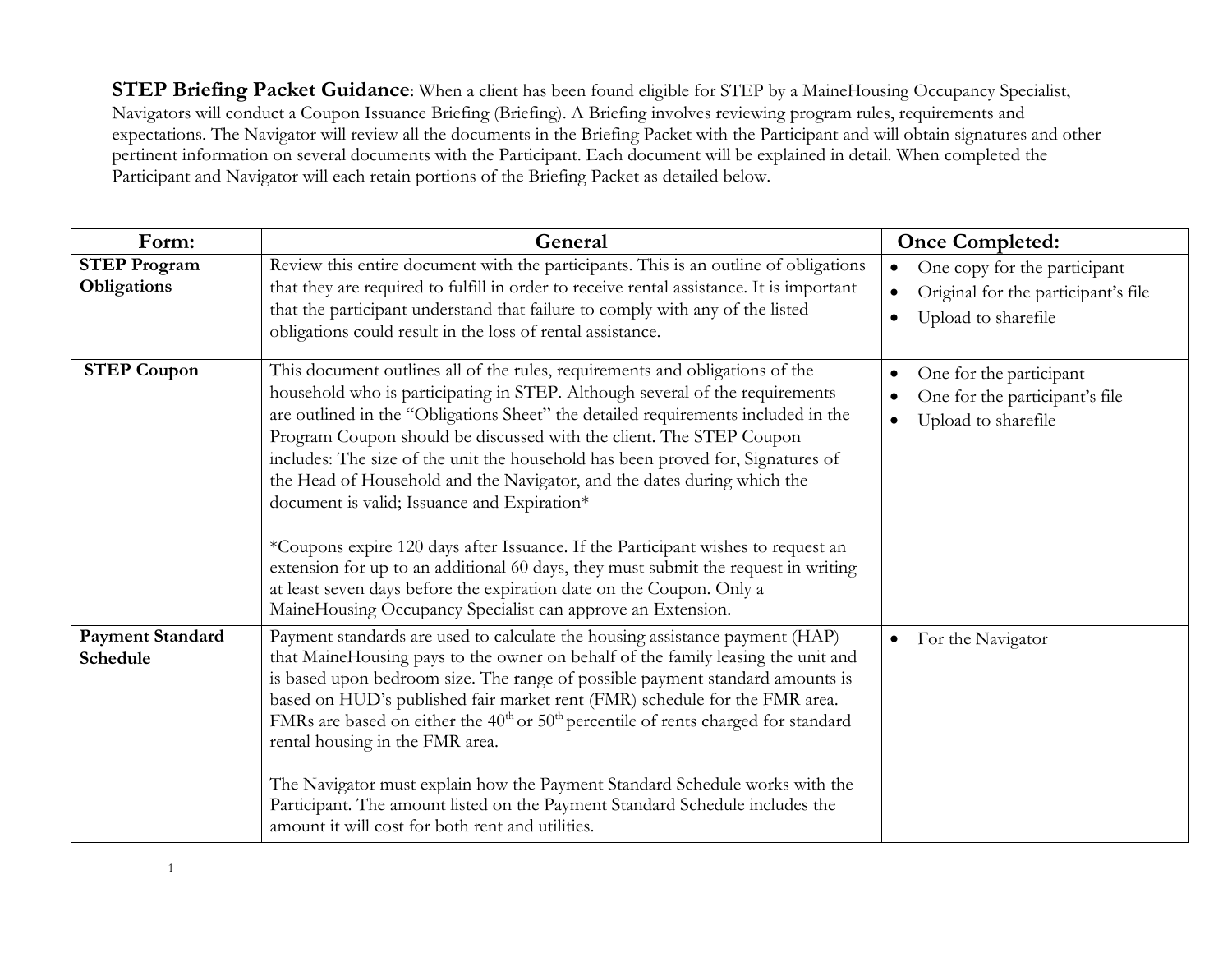|                                                                                  | How to use the Payment Standard Schedule:                                                                                                                                                                                                                                                                                                                                                                                                                                                                                                                                                                                                                                                                                                                                                                                                                                                                                                                                                                                                                                                                                                                                                                                                                                                                                                                                                                                                                                                                                                                                                                                      |                                                                                                                                                                                                                                                                                                                                                                                                                                                                                                                                                                                                                                                  |
|----------------------------------------------------------------------------------|--------------------------------------------------------------------------------------------------------------------------------------------------------------------------------------------------------------------------------------------------------------------------------------------------------------------------------------------------------------------------------------------------------------------------------------------------------------------------------------------------------------------------------------------------------------------------------------------------------------------------------------------------------------------------------------------------------------------------------------------------------------------------------------------------------------------------------------------------------------------------------------------------------------------------------------------------------------------------------------------------------------------------------------------------------------------------------------------------------------------------------------------------------------------------------------------------------------------------------------------------------------------------------------------------------------------------------------------------------------------------------------------------------------------------------------------------------------------------------------------------------------------------------------------------------------------------------------------------------------------------------|--------------------------------------------------------------------------------------------------------------------------------------------------------------------------------------------------------------------------------------------------------------------------------------------------------------------------------------------------------------------------------------------------------------------------------------------------------------------------------------------------------------------------------------------------------------------------------------------------------------------------------------------------|
|                                                                                  | Reference the bedroom size of the unit and cross reference to the area in which the unit is<br>located.<br>• Calculate the Contract Rent amount with the established utility allowance amount. Both<br>items added together must not exceed the Payment Standard amount.<br>Emphasize to the Participant that the point here is NOT to maximize the value of the<br>coupon, but to give to them a better understanding of the program guidelines. They should<br>look for a unit that they will reasonably be able to afford on their own when their<br>participation in the program ends.                                                                                                                                                                                                                                                                                                                                                                                                                                                                                                                                                                                                                                                                                                                                                                                                                                                                                                                                                                                                                                     |                                                                                                                                                                                                                                                                                                                                                                                                                                                                                                                                                                                                                                                  |
| <b>Utility Allowance</b><br><b>Charts</b><br><b>Key Steps to Using</b><br>Coupon | Utility allowances are estimates of the expenses associated with different types of utilities and<br>their uses. The utilities for which allowances may be provided include electricity, natural gas,<br>propane, fuel oil, wood or coal, and water and sewage service, as well as garbage collection. The<br>functions, or end-uses, covered by an allowance may include space heating, water heating,<br>cooling, refrigeration, lighting, or appliances. Allowances are not provided for telephone service.<br>Utility allowances can be small or large, ranging from less than \$10 to over \$200 for a resident<br>household per month, depending on the Housing Authority, the number of utilities and uses<br>covered, and the dwelling unit and/or household size.<br>How to use the Utility Allowance (UA) Charts:<br>Find the town in which the unit is located on the Utility Allowance MasterList<br>$\bullet$<br>Reference the UA Chart appropriate for the type of building the unit is located in. For<br>example: Low Rise, Walk Up, Single Family etc.<br>Referencing the bedroom size and voucher size of the unit and cross reference each<br>type of utility that the client will be responsible for i.e. Cooking: Electric, Other Electric<br>Calculate the total<br>$\bullet$<br>Add the UA amount to the Contract Rent amount to determine the Total Rent<br>The UA added to the Contract Rent must not exceed the Payment Standard.<br>This document was created to assist a client with the process of using their STEP coupon. It<br>outlines how to go about getting a unit inspected and approved. | For the Navigator<br>$\bullet$<br><b>EXAMPLE:</b><br>-The Payment Standard<br>for a 2BR low rise unit<br>in this area is \$800.<br>-Rent for the unit is<br>\$750 including oil heat.<br>-Sounds good, but the<br>tenant pays for electricity,<br>including an electric stove<br>& electric hot water tank.<br>-According to the Utility<br>Allowance tables for a<br>2BR in this area:<br>Cooking Electric is \$11<br>Other Electric is \$22<br>Hot Water Electric is \$33.<br>-The total monthly<br>cost for the unit would<br>be \$816 (rent +<br>utilities). - This unit \$16<br>over the program limit.<br>For the participant<br>$\bullet$ |
| <b>Domestic Violence</b>                                                         | This document was created for a client to agree that he/she shall not permit a named person                                                                                                                                                                                                                                                                                                                                                                                                                                                                                                                                                                                                                                                                                                                                                                                                                                                                                                                                                                                                                                                                                                                                                                                                                                                                                                                                                                                                                                                                                                                                    | For the participant and<br>$\bullet$                                                                                                                                                                                                                                                                                                                                                                                                                                                                                                                                                                                                             |
| <b>Client Agreement</b>                                                          | who has been identified for committing a criminal or violent offense to live in their unit<br>assisted through the STEP Program.                                                                                                                                                                                                                                                                                                                                                                                                                                                                                                                                                                                                                                                                                                                                                                                                                                                                                                                                                                                                                                                                                                                                                                                                                                                                                                                                                                                                                                                                                               | navigator                                                                                                                                                                                                                                                                                                                                                                                                                                                                                                                                                                                                                                        |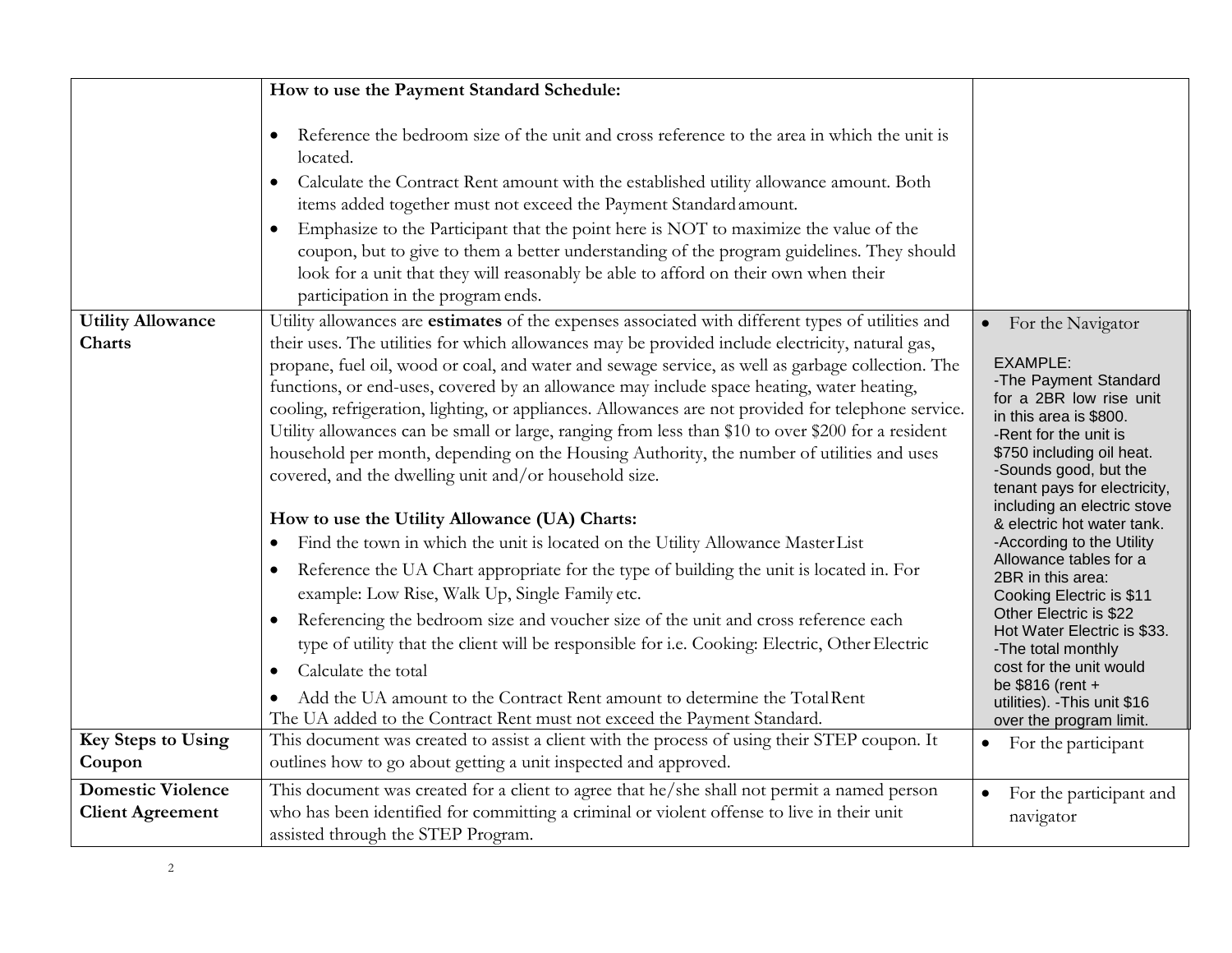| Landlord letter<br>VAWA Notice to Owners<br>$\bullet$<br>STEP Program Summary<br>$W-9$<br>$\bullet$<br>Request for Unit Approval<br>Owner Information<br>$\bullet$<br>Lease Addendum<br>ACH Transfer/Deposit Form<br>$\bullet$<br>Lead Based Paint Disclosure<br>Move In Inspection Checklist<br>$\bullet$<br>VAWA Lease Addendum<br>Egress Window Info Sheet<br>$\bullet$<br>This letter outlines the documents that must be completed to initiate a HQS Inspection. It<br><b>Landlord letter</b><br>For the potential<br>explains that normal tenant screening practices should take place; that the tenant should not<br>landlord.<br>sign the lease or move into the unit before the unit has passed HQS and that MaineHousing<br>will contact them to arrange for an inspection once the paperwork is received and approved.<br>This document is an overview of the STEP Program.<br><b>Program Summary</b><br>For the potential<br>landlord.<br>The Request for Unit Approval is completed by the landlord, Participant, and Navigator.<br><b>Request for Unit</b><br>For the potential<br>It outlines details of the unit; monthly rent, security deposit, & utility responsibility.<br>Approval<br>landlord and return to<br>the Navigator to<br>The Participant will fill in their name and contact phone number at the top, sign & date.<br>$\bullet$<br>complete.<br>The Landlord will complete the rest of the form, except the grey sections, sign & date.<br>$\bullet$<br>The Navigator will review the form, complete the grey sections, verify that the unit is of<br>$\bullet$<br>appropriate size, and that the rent and utility costs are within program guidelines.<br>The Lease Addendum will be attached to the executed lease. It is included in the landlord<br>Lease Addendum<br>For the potential<br>packet to allow the landlord to review what will be added to their lease document. The Lease<br>landlord and return to<br>Addendum outlines the requirements and expectations for the landlord to participate in<br>the Navigator.<br>Program.<br>Must be signed by both the landlord and the participant<br>$\bullet$<br>The Lead Based Paint Disclosure informs the Participant of known presence of lead in the<br><b>Lead Based Paint</b><br>For the potential<br>$\bullet$<br>building being considered for rental<br><b>Disclosure</b><br>landlord and return to<br>the Navigator.<br>Must be completed and signed by both landlord and Participant<br>$\bullet$ | <b>Landlord Packet:</b> | The Landlord Packet contains all of the documents that are required to be completed in order<br>to request a Housing Quality Standards (HQS) inspection. The information in the documents<br>must be agreed upon by both the landlord and the Participant and then submitted to the<br>Navigator for review. Once the Navigator determines that the unit meets program guidelines<br>the documents must be uploaded to ShareFile.<br>The Landlord Packet contains: | For the participant to<br>submit to a potential<br>landlord and return to<br>the Navigator |  |
|-------------------------------------------------------------------------------------------------------------------------------------------------------------------------------------------------------------------------------------------------------------------------------------------------------------------------------------------------------------------------------------------------------------------------------------------------------------------------------------------------------------------------------------------------------------------------------------------------------------------------------------------------------------------------------------------------------------------------------------------------------------------------------------------------------------------------------------------------------------------------------------------------------------------------------------------------------------------------------------------------------------------------------------------------------------------------------------------------------------------------------------------------------------------------------------------------------------------------------------------------------------------------------------------------------------------------------------------------------------------------------------------------------------------------------------------------------------------------------------------------------------------------------------------------------------------------------------------------------------------------------------------------------------------------------------------------------------------------------------------------------------------------------------------------------------------------------------------------------------------------------------------------------------------------------------------------------------------------------------------------------------------------------------------------------------------------------------------------------------------------------------------------------------------------------------------------------------------------------------------------------------------------------------------------------------------------------------------------------------------------------------------------------------------------------------------------------------------------------------------------------|-------------------------|--------------------------------------------------------------------------------------------------------------------------------------------------------------------------------------------------------------------------------------------------------------------------------------------------------------------------------------------------------------------------------------------------------------------------------------------------------------------|--------------------------------------------------------------------------------------------|--|
|                                                                                                                                                                                                                                                                                                                                                                                                                                                                                                                                                                                                                                                                                                                                                                                                                                                                                                                                                                                                                                                                                                                                                                                                                                                                                                                                                                                                                                                                                                                                                                                                                                                                                                                                                                                                                                                                                                                                                                                                                                                                                                                                                                                                                                                                                                                                                                                                                                                                                                       |                         |                                                                                                                                                                                                                                                                                                                                                                                                                                                                    |                                                                                            |  |
|                                                                                                                                                                                                                                                                                                                                                                                                                                                                                                                                                                                                                                                                                                                                                                                                                                                                                                                                                                                                                                                                                                                                                                                                                                                                                                                                                                                                                                                                                                                                                                                                                                                                                                                                                                                                                                                                                                                                                                                                                                                                                                                                                                                                                                                                                                                                                                                                                                                                                                       |                         |                                                                                                                                                                                                                                                                                                                                                                                                                                                                    |                                                                                            |  |
|                                                                                                                                                                                                                                                                                                                                                                                                                                                                                                                                                                                                                                                                                                                                                                                                                                                                                                                                                                                                                                                                                                                                                                                                                                                                                                                                                                                                                                                                                                                                                                                                                                                                                                                                                                                                                                                                                                                                                                                                                                                                                                                                                                                                                                                                                                                                                                                                                                                                                                       |                         |                                                                                                                                                                                                                                                                                                                                                                                                                                                                    |                                                                                            |  |
|                                                                                                                                                                                                                                                                                                                                                                                                                                                                                                                                                                                                                                                                                                                                                                                                                                                                                                                                                                                                                                                                                                                                                                                                                                                                                                                                                                                                                                                                                                                                                                                                                                                                                                                                                                                                                                                                                                                                                                                                                                                                                                                                                                                                                                                                                                                                                                                                                                                                                                       |                         |                                                                                                                                                                                                                                                                                                                                                                                                                                                                    |                                                                                            |  |
|                                                                                                                                                                                                                                                                                                                                                                                                                                                                                                                                                                                                                                                                                                                                                                                                                                                                                                                                                                                                                                                                                                                                                                                                                                                                                                                                                                                                                                                                                                                                                                                                                                                                                                                                                                                                                                                                                                                                                                                                                                                                                                                                                                                                                                                                                                                                                                                                                                                                                                       |                         |                                                                                                                                                                                                                                                                                                                                                                                                                                                                    |                                                                                            |  |
|                                                                                                                                                                                                                                                                                                                                                                                                                                                                                                                                                                                                                                                                                                                                                                                                                                                                                                                                                                                                                                                                                                                                                                                                                                                                                                                                                                                                                                                                                                                                                                                                                                                                                                                                                                                                                                                                                                                                                                                                                                                                                                                                                                                                                                                                                                                                                                                                                                                                                                       |                         |                                                                                                                                                                                                                                                                                                                                                                                                                                                                    |                                                                                            |  |
|                                                                                                                                                                                                                                                                                                                                                                                                                                                                                                                                                                                                                                                                                                                                                                                                                                                                                                                                                                                                                                                                                                                                                                                                                                                                                                                                                                                                                                                                                                                                                                                                                                                                                                                                                                                                                                                                                                                                                                                                                                                                                                                                                                                                                                                                                                                                                                                                                                                                                                       |                         |                                                                                                                                                                                                                                                                                                                                                                                                                                                                    |                                                                                            |  |
|                                                                                                                                                                                                                                                                                                                                                                                                                                                                                                                                                                                                                                                                                                                                                                                                                                                                                                                                                                                                                                                                                                                                                                                                                                                                                                                                                                                                                                                                                                                                                                                                                                                                                                                                                                                                                                                                                                                                                                                                                                                                                                                                                                                                                                                                                                                                                                                                                                                                                                       |                         |                                                                                                                                                                                                                                                                                                                                                                                                                                                                    |                                                                                            |  |
|                                                                                                                                                                                                                                                                                                                                                                                                                                                                                                                                                                                                                                                                                                                                                                                                                                                                                                                                                                                                                                                                                                                                                                                                                                                                                                                                                                                                                                                                                                                                                                                                                                                                                                                                                                                                                                                                                                                                                                                                                                                                                                                                                                                                                                                                                                                                                                                                                                                                                                       |                         |                                                                                                                                                                                                                                                                                                                                                                                                                                                                    |                                                                                            |  |
|                                                                                                                                                                                                                                                                                                                                                                                                                                                                                                                                                                                                                                                                                                                                                                                                                                                                                                                                                                                                                                                                                                                                                                                                                                                                                                                                                                                                                                                                                                                                                                                                                                                                                                                                                                                                                                                                                                                                                                                                                                                                                                                                                                                                                                                                                                                                                                                                                                                                                                       |                         |                                                                                                                                                                                                                                                                                                                                                                                                                                                                    |                                                                                            |  |
|                                                                                                                                                                                                                                                                                                                                                                                                                                                                                                                                                                                                                                                                                                                                                                                                                                                                                                                                                                                                                                                                                                                                                                                                                                                                                                                                                                                                                                                                                                                                                                                                                                                                                                                                                                                                                                                                                                                                                                                                                                                                                                                                                                                                                                                                                                                                                                                                                                                                                                       |                         |                                                                                                                                                                                                                                                                                                                                                                                                                                                                    |                                                                                            |  |
|                                                                                                                                                                                                                                                                                                                                                                                                                                                                                                                                                                                                                                                                                                                                                                                                                                                                                                                                                                                                                                                                                                                                                                                                                                                                                                                                                                                                                                                                                                                                                                                                                                                                                                                                                                                                                                                                                                                                                                                                                                                                                                                                                                                                                                                                                                                                                                                                                                                                                                       |                         |                                                                                                                                                                                                                                                                                                                                                                                                                                                                    |                                                                                            |  |